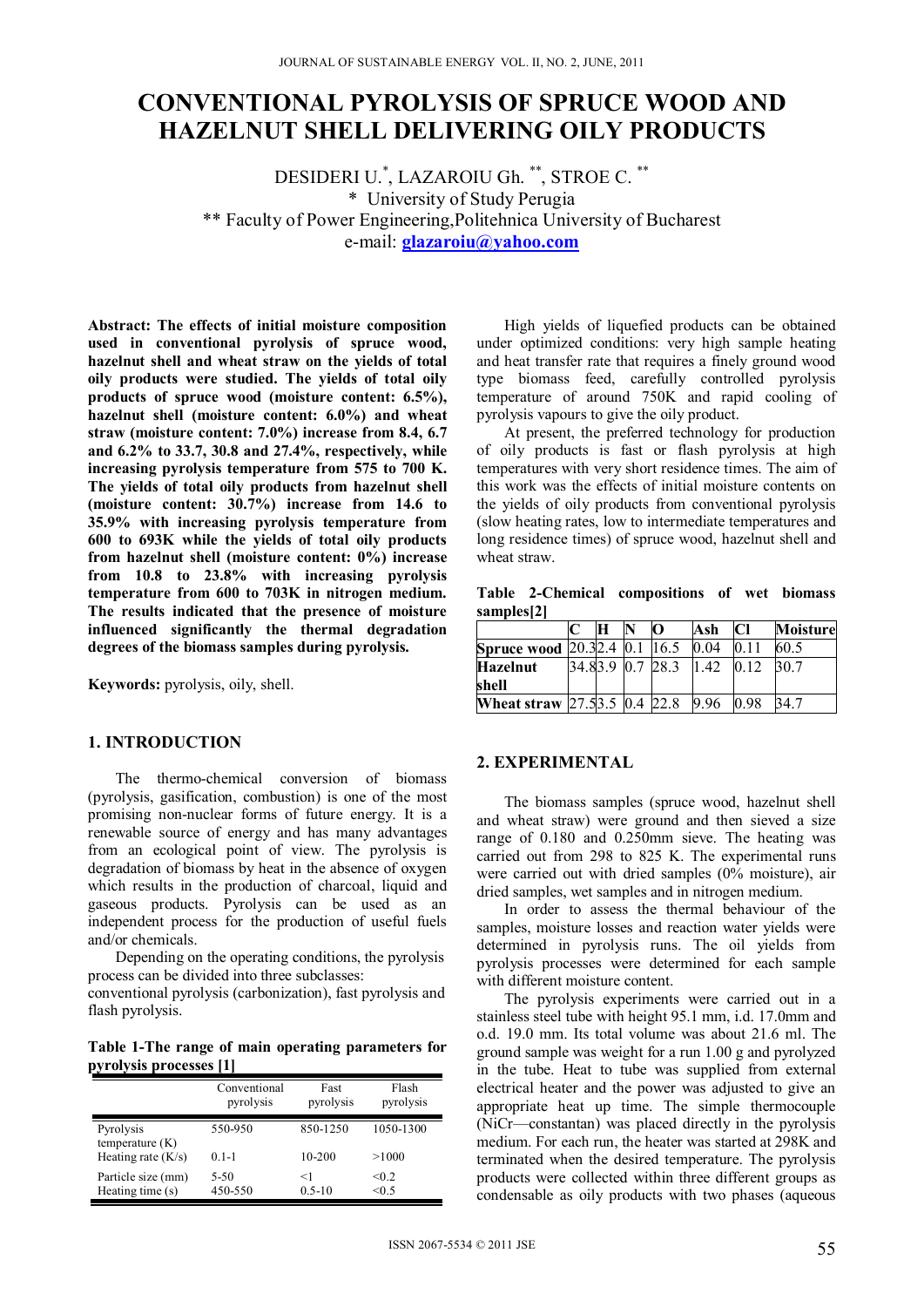phase and tarry materials phase), non-condensable gaseous products and solid residue (charcoal)[4-7]. The oily products were separated into two fractions using benzene by simple liquid–liquid extraction in a separator funnel. The benzene soluble from oily products were called as total water-insoluble or tarry materials.



**Fig. 1. Simple diagram of pyrolysis. (1) Stainless steel tube, (2) electrical heater, (3) temperature control monitor, (4) nitrogen pressure control monitor, (5) product exit valve, (6) condenser, (7) oily products collecting vessel, (8) nitrogen tube.[4-7]** 

#### **3. RESULTS AND DISCUSSION**

Pyrolysis of biomass is complex functions of the experimental conditions, under which the pyrolysis process proceeds. The most important factors, which affect the yield and composition of the volatile fraction liberated, are: biomass species, chemical and structural composition of biomass, particle size, temperature (i.e. temperature-time history), heating conventional pyrolysis rate, atmosphere, pressure and reactor configuration.[1-3]

Total water produced from pyrolysis (TWPP) was calculated as follow:

 $TWPP = \text{moisture content} - \text{water from dehydroation}$ and pyrolysis reactions (1)

**Figs. 2-3** show the curves for the TWPPs versus temperature for the biomass samples with the runs of 0.2, 0.5, 1.0 and 5.0 K/s heating rate. The rate of TWPP was the lowest in a 0.2 K/s heating run.

The correlation equations for the TWPP versus the temperature of pyrolysis (*T*) and related correlation coefficients (*r*) from **Figs. 2–3** are:

For spruce wood:

TWPP = 0.1481T - 59171, 
$$
r
$$
= 0.9112 (2)  
For hazardthmthm.

TWPP = 0*.*0650*T* − 27*.*063*, r*= 0*.*9582 (3)



Temperature, K

**Fig. 2. Curves for total water produced from pyrolysis (TWPP) vs. temperature for spruce wood (moisture content: 60.5%) with different heating rates.**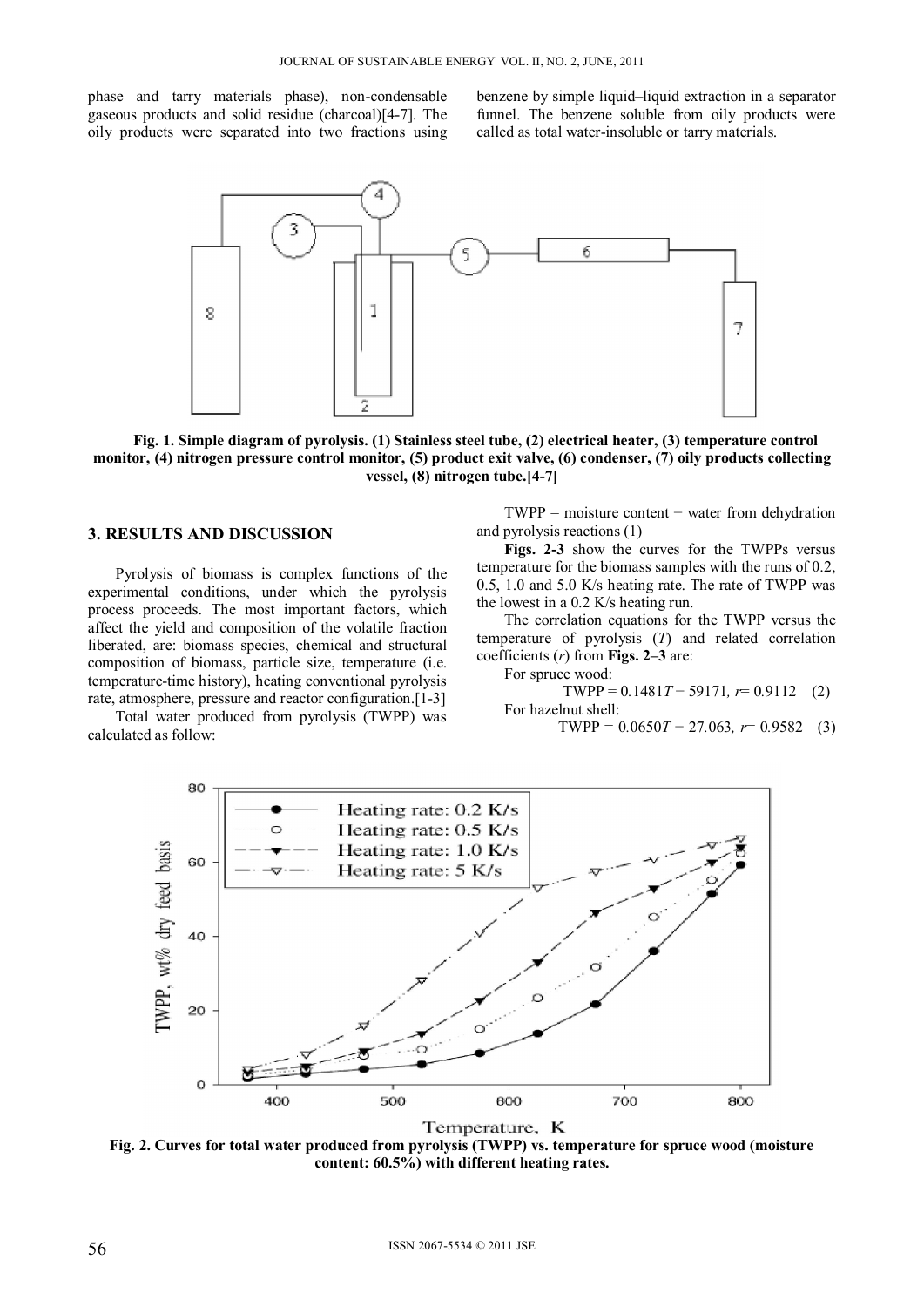

**Fig. 3. Curves for totalwater produced from pyrolysis (TWPP) vs. temperature for hazelnut shell (moisture content: 30.7%) with different heating rates.** 

As can be seen from Eq.  $(2)$ – $(3)$  [4-7], there is highly correlation between the TWPP and the temperature of pyrolysis (*T*) for all runs. Figs. 4–7 show the curves for total water produced from pyrolysis (TWPP) versus pyrolysis temperature for the biomass samples with different moisture contents. The presence of moisture in biomass influences its behaviour during pyrolysis and affects the physical properties and quality of the pyrolysis liquid: qualitative observations show that dry feed material led to the production of very viscous oil, particularly at higher reaction temperatures. The range of temperatures covered 575–825K and the range of feed moisture contents from bone dry to 11.5, 10.5 and 12.0% wet basis for the samples of spruce, hazelnut shell and wheat straw, respectively. The heating rate was 5 K/s. The results obtained show that for higher feed moisture contents the maximum liquid yield on a dry feed basis occurs at the range of 690–700K temperatures. The water yield decreases with increasing pyrolysis temperature and that higher feed moisture content slightly increases reaction water. Figs. 8–10 show the plots for total oil (aqueous phase + tarry materials phase) yields of pyrolyses versus pyrolysis temperature for the biomass samples with different moisture contents. The yields of gaseous products increase with increasing pyrolysis temperature for all runs. In general, the yields of oily products increase with increasing pyrolysis temperature.



**Fig. 4. Curves for total water produced from pyrolysis (TWPP) vs. pyrolysis temperature for spruce wood with different moisture content. Heating rate: 5 K/s.**